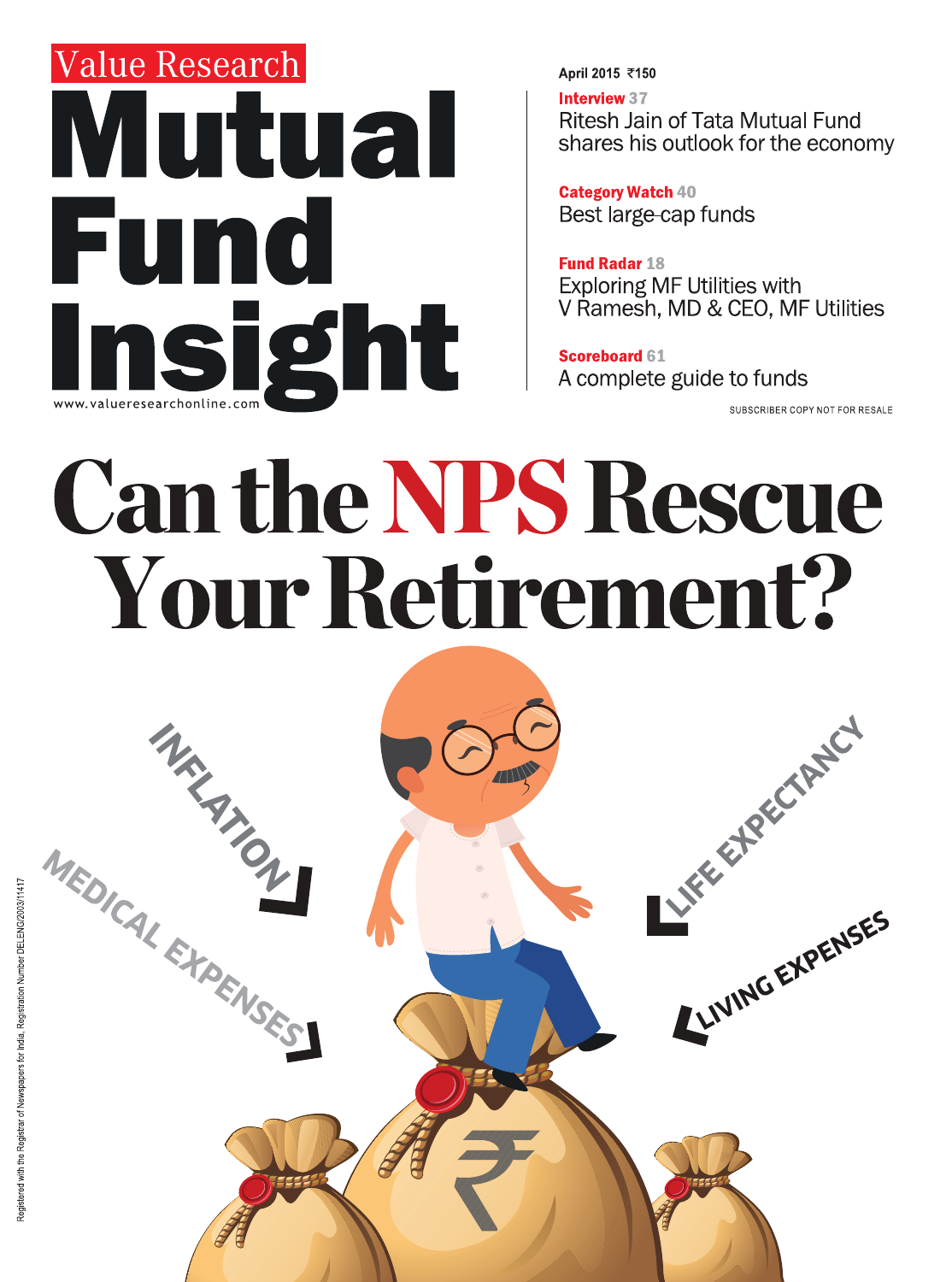### FUND RADAR

## Simplifying mutual fund investing

V Ramesh, MD & CEO, Mutual Fund Utilities, speaks to Vibhu Vats about MF Utilities, the newly launched mutual fund system, which promises to be a game-changer

#### Could you tell us about the time line of MF Utilities? What led to the development of the system?

The discussion on the MF Utilities system was first initiated in January 2011. The AMFI Board later discussed the initiative and decided to go ahead with it in June 2011 and a committee was formed, which started working on the project since then. It discussed the various ways in which the system could be created. That's how the initiative started.

There were two primary motives of this system. First was to aggregate mutual fund transactions. Second was to

digitise the transactions as soon as possible in the transaction chain.

MF Utilities is not a platform; it is only a system that aggregates. A platform provides decision-making information, such as performance of mutual funds, their ratings, comparison of funds, etc., to the investors and distributors signed up with it. MF Utilities doesn't provide any such information. Its pure motive is aggregation; it does not provide investing information.

Towards creating this system, the committee first listed the inconveniences that the stakeholders of the MF industry faced in the current scenario. We wanted to create a system that could address all the inconveniences. The primary inconvenience was that investors needed to fill multiple transaction forms and write multiple cheques if they wanted to make a single payment across the assets allocated to multiple schemes. Also, investors were required to open multiple accounts with mutual funds. So, one customer would have many folio numbers. Today, as we speak, there are some 570 investor service centres across India. These service centres serve around 230 towns only. This is because uniquely in India the transaction processing chain is tied between the back office and the front office of an RTA. So, the transactions of an AMC can be submitted only at the front office of the RTA of an AMC. If you have opted for multiple mutual fund schemes, you have to go to multi-



ple RTAs. Today primarily we have three RTAs: CAMS, Karvy and Sundaram. These RTAs have created the infrastructure but the scale is not there because the infrastructure created is for serving a specific RTA. Therefore, there is multiplicity here too, where at the same place there are multiple offices accepting MF transactions. If these RTA front offices were neutral, their infrastructural resources would have been more useful to investors as well and they could have spread to more geographies.

Another problem which we observed was that if you have invested in the

schemes of several AMCs, you will have to visit them individually to get any changes done to your records. All this is duplication of effort. All such difficulties faced motivated us to develop MF Utilities.

#### Are you planning to make the CAN application process and the transaction process online?

Yes, we intend to make the transaction process online also in three-four months. Whoever wants to transact online can do so. We will also be making the CAN application process online at an appropriate time.

#### How has been the response to MF Utilities so far? What are the numbers of investors and distributors who have joined the system?

It has been 25 days since we started CAN registrations. So far close to 1,700 people have opened the CAN. We are getting around hundred forms every day. Around 4,000 distributors have already signed up from some 480 cities in the country.

We are seeing a lot of interest from distributors to get CANs for investors. We have also started accepting transactions through MF Utilities across India. Those investors who have not opened the CAN will be able to transact in multiple schemes under the same folio through a single form called the folio-based form. In such a case, the investor can't transact across mutual